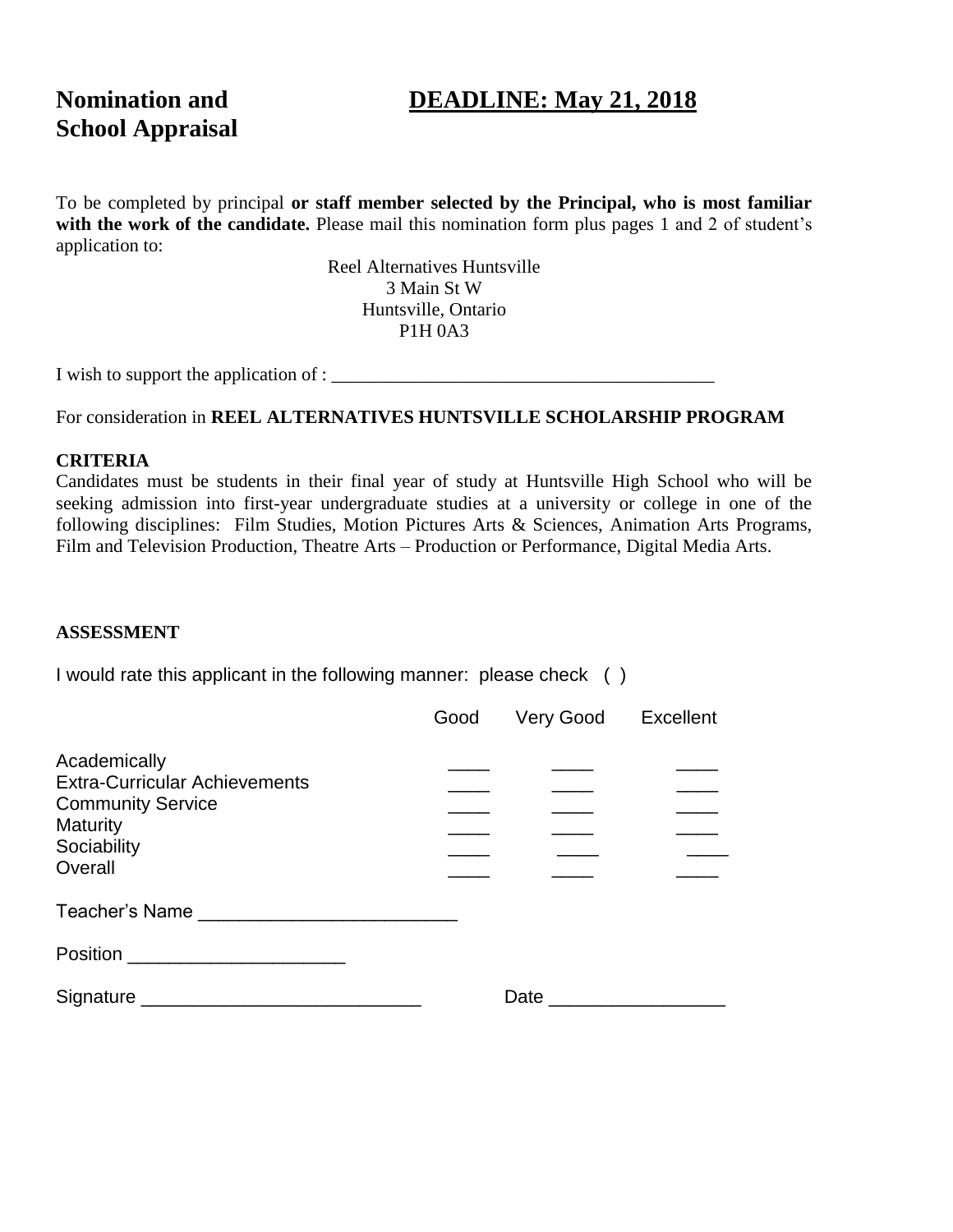## **REEL ALTERNATIVES HUNTSVILLE** SCHOLARSHIP APPLICATION 2018 **DUE: May 21, 2018**

Please print clearly, and ensure that the information you provide is complete, accurate, and up to date. **Please complete pages 1 and 2 of this application and submit to the Principal of your school.**

|                                                                                                                                                                                                                                                                      |  | Post-Secondary Program of Choice : ____ University degree ____ College diploma/certificate |  |
|----------------------------------------------------------------------------------------------------------------------------------------------------------------------------------------------------------------------------------------------------------------------|--|--------------------------------------------------------------------------------------------|--|
|                                                                                                                                                                                                                                                                      |  |                                                                                            |  |
| Successful applicants will receive a bursary worth up to \$750, upon evidence<br>of enrollment in a post-secondary institution, in any one of the following<br>لا المناسبة المناسبة المساحية المساحية المناسبة المناسبة المناسبة المناسبة المناسبة المناسبة المناسبة |  |                                                                                            |  |

**disciplines: Motion Pictures Arts & Sciences, Film Studies, Animation Arts Programs, Film & Television Production, Theatre Arts – Production or Performance, Digital Media Arts.**

If successful, please indicate whether or not you wish to receive this bursary at the graduation ceremony.

- **\_\_\_ Yes:** Please present this award at the ceremony**.**
- **\_\_\_ No:** Please do not present this award at the ceremony**.**

All scholarship materials are reviewed by the Reel Alternatives Board. Scholarships will be awarded by the school year end.